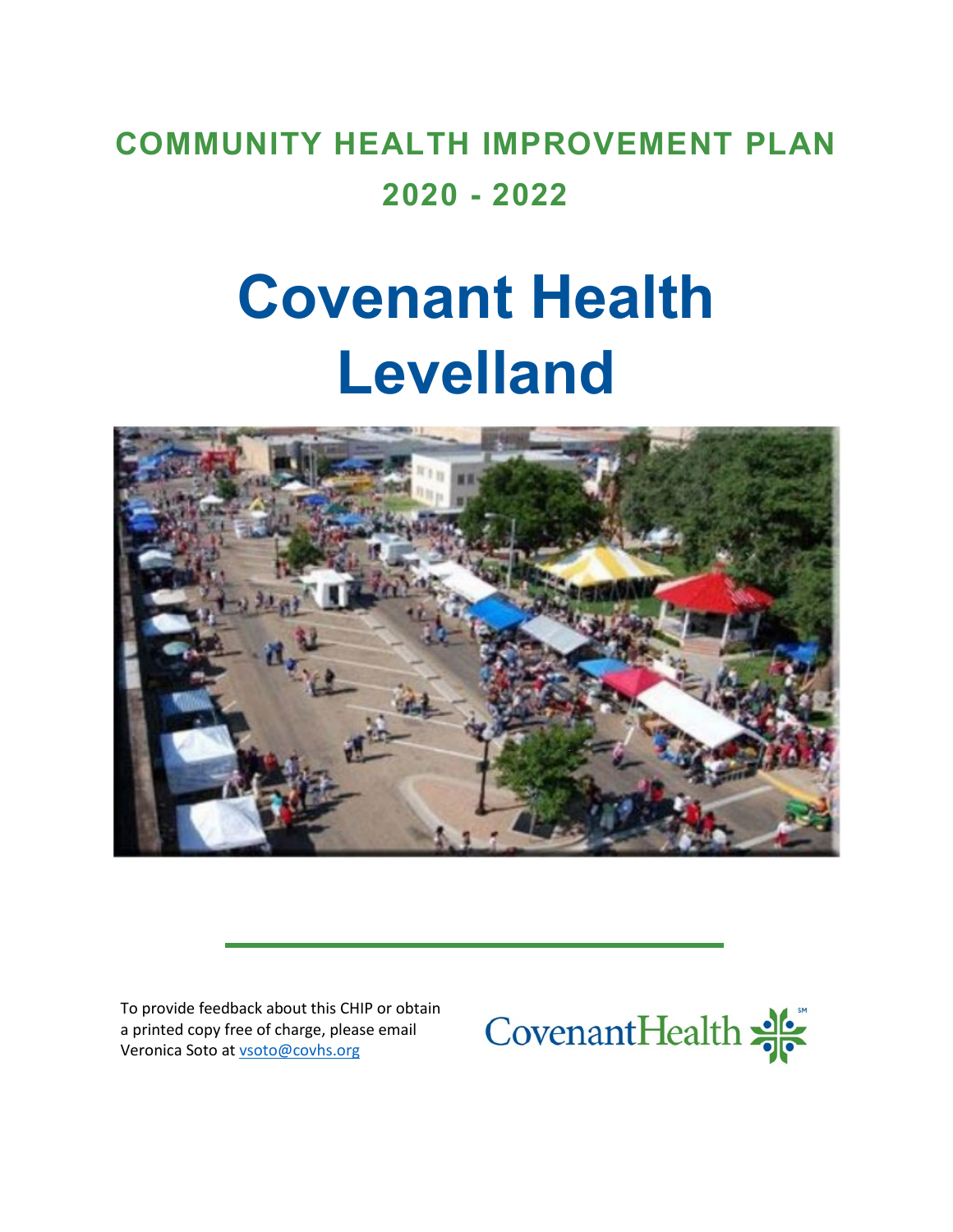# CONTENTS

| Addressing the Needs of the Community: 2020-2022 Key Community Benefit Initiatives and |
|----------------------------------------------------------------------------------------|
|                                                                                        |
|                                                                                        |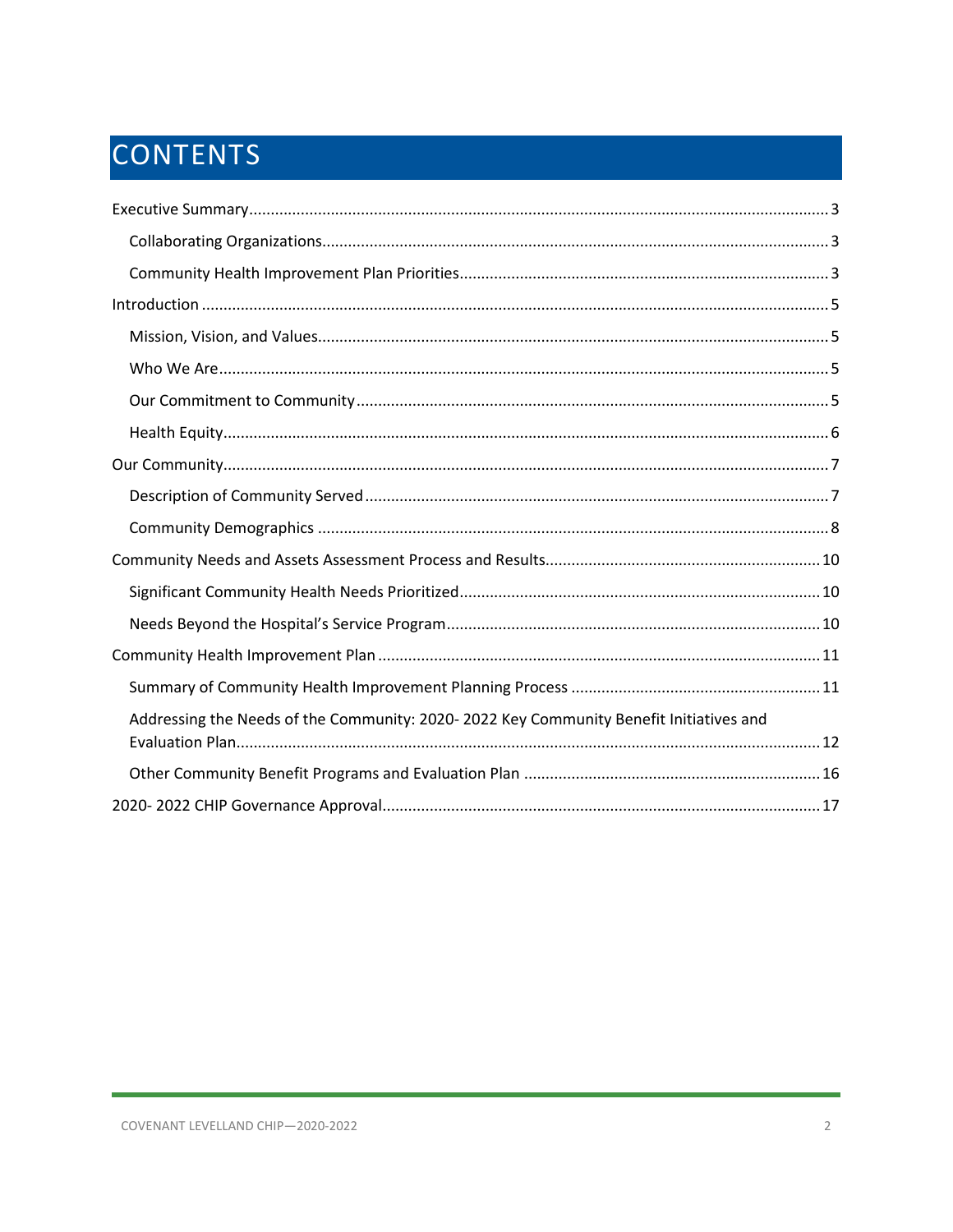# <span id="page-2-0"></span>EXECUTIVE SUMMARY

Covenant Health is a network of acute-care hospitals founded in 1998 through a merger of two faithbased hospitals in Lubbock, TX. Covenant's network includes Covenant Medical Center, Covenant Children's, Grace Medical Center and Covenant Specialty Hospital (joint venture) all located in Lubbock, TX. Additionally, Covenant operates two regional hospitals, Covenant Health Plainview and Covenant Health Levelland, as well as various Covenant Medical Group clinics throughout West Texas and Eastern New Mexico. The Community Health Needs Assessment (CHNA) focuses on the three counties where Covenant Health provides direct services: Lubbock, Hockley, and Hale.

Covenant Health dedicates resources to improve the health and quality of life for the communities it serves, with special emphasis on the needs of the economically poor and vulnerable. During 2019, the six-hospital region provided \$75 million in Community Benefit in response to unmet needs and to improve the health and well-being of those served in the West Texas and Eastern New Mexico region.

Covenant Health conducts a CHNA in the communities it serves every three years to better understand the health-related needs and strengths. The results of the CHNA are used to guide and inform efforts to better address the needs of the community. Through a mixed-methods approach using quantitative and qualitative data, the CHNA process used several sources of information to identify community needs. Across the Lubbock, Hockley and Hale counites, information was collected from a variety of public data sources. Community surveys were conducted with people who have chronic conditions, are from diverse communities, have low-incomes, and/or are medically underserved. Stakeholder listening sessions were conducted with representatives from organizations that serve these populations.

### <span id="page-2-1"></span>Collaborating Organizations

Due to overlapping service areas, close geographic proximity to one another, and shared communityoutreach programs, the Covenant Health hospitals collaborated to develop a regional approach to the 2020-2022 CHIP. While there are some differences in select strategies and community partners, Covenant Medical Center, Covenant Children's, Grace Medical Center, Covenant Specialty Hospital, Covenant Health Plainview, and Covenant Health Levelland share many of the same CHIP strategies, which will allow for more effectively leveraging investments in the region to meet community needs.

### <span id="page-2-2"></span>Community Health Improvement Plan Priorities

As a result of the findings from the [2019 Covenant Levelland CHNA](https://www.providence.org/-/media/Project/psjh/providence/socal/Files/about/community-benefit/reports/2019chna-covenantlevelland.pdf?la=en&hash=CE8A4AF1254E23B7378C9FA3161B7B9E) and through a prioritization process aligned with our Mission, resources, and hospital strategic plan, Covenant Health will focus on the following areas for its 2020-2022 Community Benefit efforts:

### PRIORITY 1: MENTAL AND BEHAVIORAL HEALTH

Mental and behavioral health treatment, intervention and prevention services for the community, including related issues such as substance use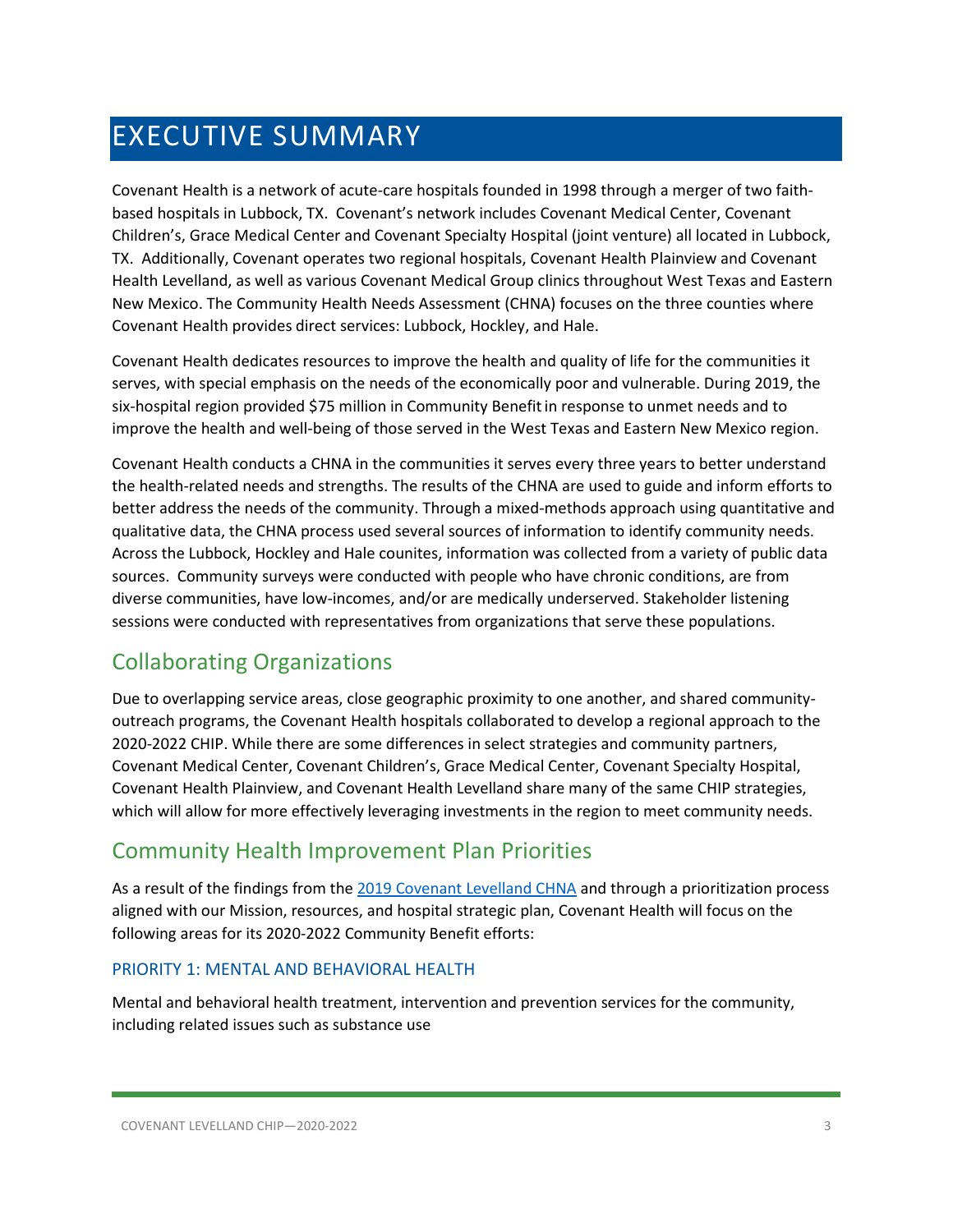### PRIORITY 2: ACCESS TO HEALTH SERVICES

Access to health services including but not limited to prevention, mental health, oral health, prescription assistance, health/community navigation, transportation and health education/prevention services

### PRIORITY 3: HOMELESSNESS AND HOUSING INSTABILITY

Safe, affordable, stable housing and permanent supportive housing solutions for people experiencing chronic homelessness

### PRIORITY 4: FOOD INSECURITY AND NUTRITION

Access to healthy food, nutrition education, and healthy lifestyle support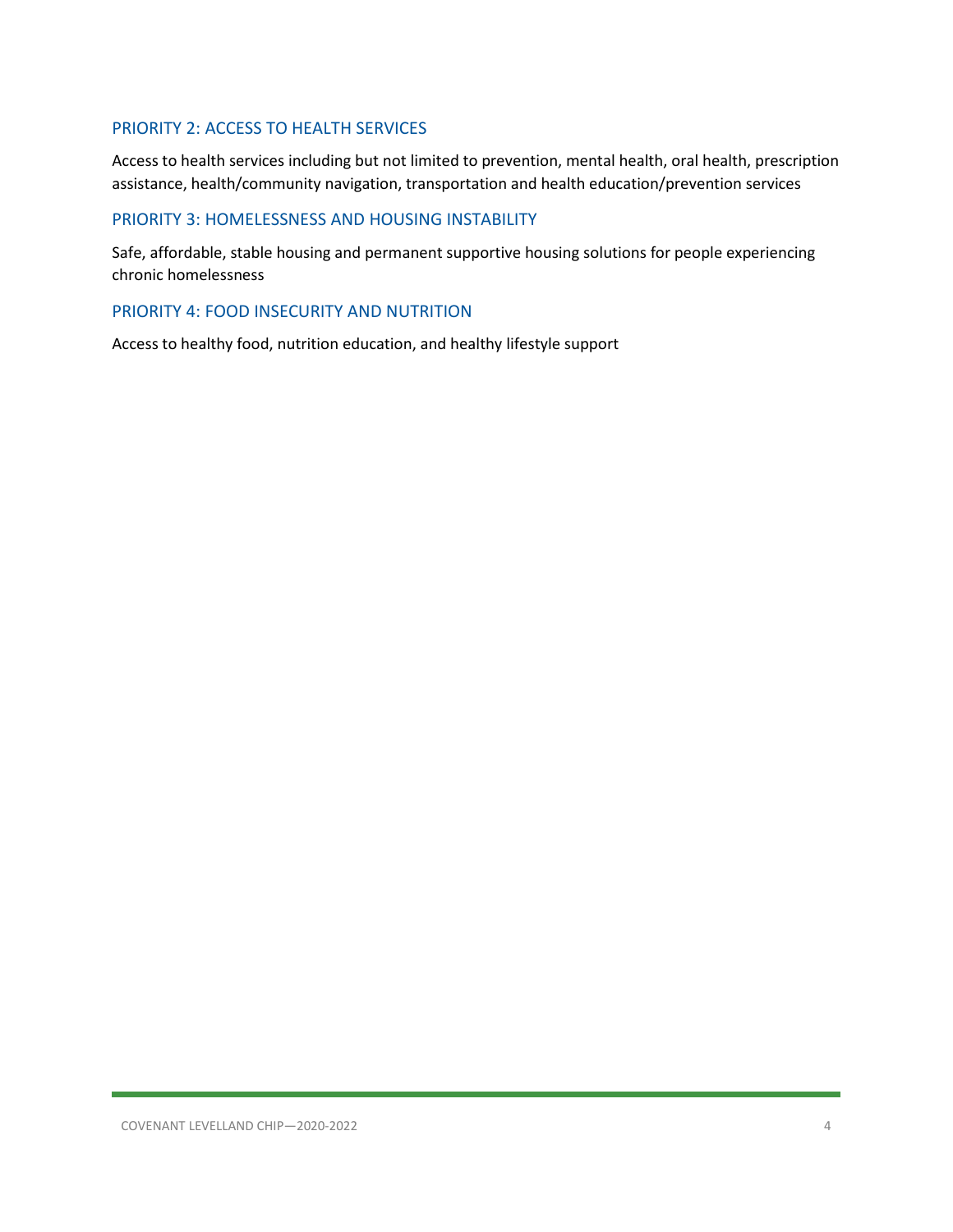# <span id="page-4-0"></span>INTRODUCTION

### <span id="page-4-1"></span>Mission, Vision, and Values

| Our Mission | As expressions of God's healing love, witnessed through the ministry of Jesus,<br>we are steadfast in serving all, especially those who are poor and vulnerable. |
|-------------|------------------------------------------------------------------------------------------------------------------------------------------------------------------|
|             | Our Vision Health for a Better World.                                                                                                                            |
| Our Values  | Compassion $-$ Dignity $-$ Justice $-$ Excellence $-$ Integrity                                                                                                  |

### <span id="page-4-2"></span>Who We Are

Covenant Health is a network of acute-care hospitals founded in 1998 through a merger of two faithbased hospitals in Lubbock, TX. Covenant Health's network includes Covenant Medical Center, Covenant Children's, Grace Medical Center and Covenant Specialty Hospital (joint venture) all located in Lubbock, TX. Additionally, Covenant operates two regional hospitals, Covenant Health Plainview and Covenant Health Levelland, as well as various Covenant Medical Group clinics throughout West Texas and Eastern New Mexico. Covenant Medical Group (CMG) is a large employed physician group comprised of approximately 150 primary care and specialist physicians throughout Lubbock, West Texas, and Eastern New Mexico. The total service area spans roughly 35,000 square miles and includes approximately 750,000 people. The Community Health Needs Assessment (CHNA) focuses on the three Texas counties where Covenant Health provides direct community outreach services: Lubbock, Hockley, and Hale.

Covenant Health facilities include more than 1,000 available licensed beds and four acute-care hospitals located in the cities of Lubbock, Levelland and Plainview. Covenant Health has a staff of more than 5,200, including more than 600 physicians. Major programs and services include, but are not limited to, cardiac care, cancer treatment, pediatrics, women's services, surgical services, orthopedics, critical care, neuroscience, endoscopy, diagnostic imaging, emergency medicine and obstetrics.

### <span id="page-4-3"></span>Our Commitment to Community

Covenant Health dedicates resources to improve the health and quality of life for the communities it serves, with special emphasis on the needs of the economically poor and vulnerable. During 2019, the six-hospital region provided \$75 million in Community Benefit<sup>[1](#page-4-4)</sup> in response to unmet needs and to

<span id="page-4-4"></span> $1$  A community benefit is an initiative, program or activity that provides treatment or promotes health and healing as a response to identified community needs and meets at least one of the following community benefit objectives: a. Improves access to health services; b. Enhances public health; c. Advances increased general knowledge; and/or d. Relieves government burden to improve health. Note: Community benefit includes both services to the economically poor and broader community.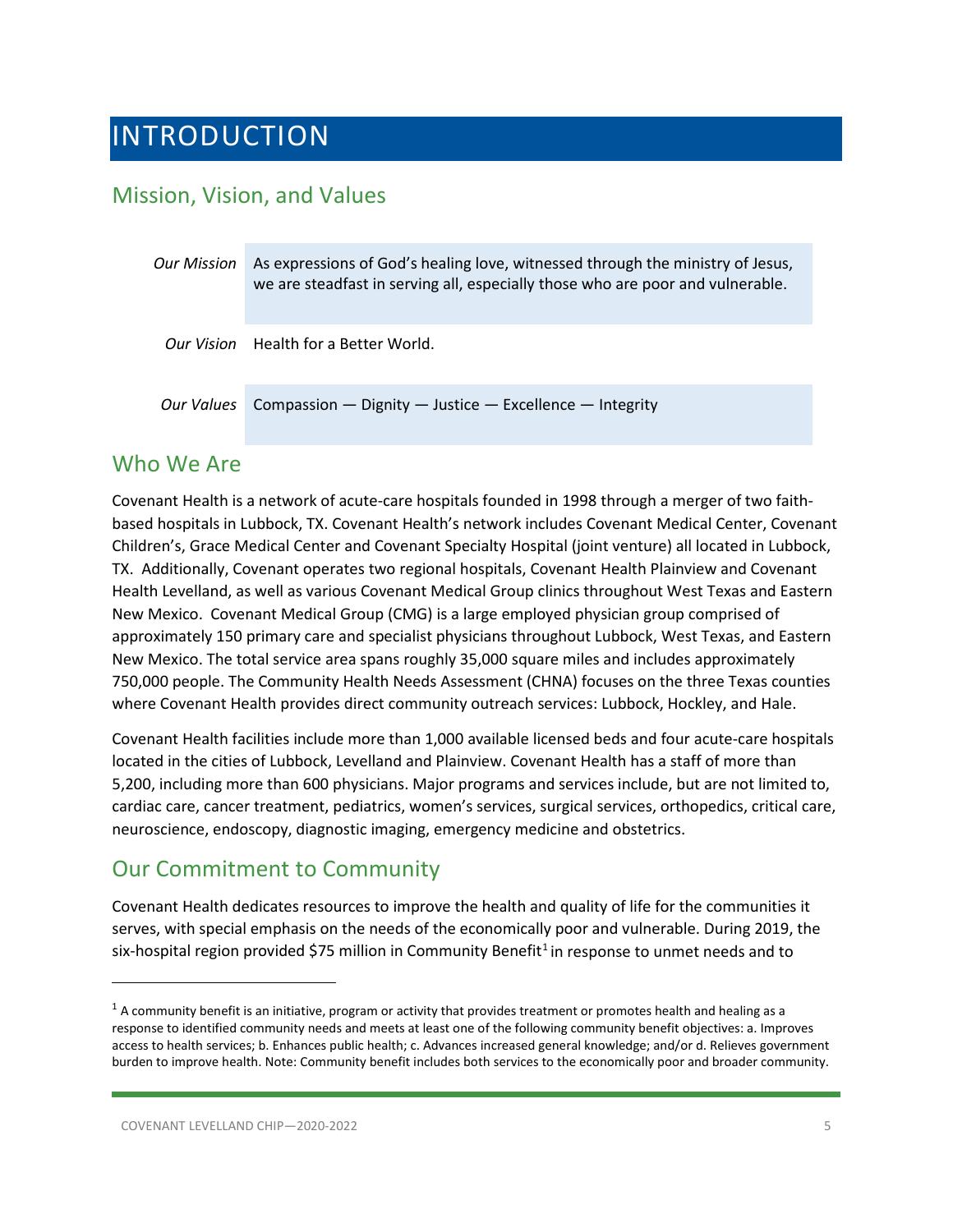improve the health and well-being of those served in the West Texas and Eastern New Mexico region. Due to the expansive geographic nature of the region and limited access to health care, the region served by Covenant Health includes 21 counties. For the purposes of the CHNA, we focus on the counties where we provide direct community outreach service: Lubbock, Hockley, and Hale.

Covenant Health further demonstrates organizational commitment to the CHNA through the allocation of staff time, financial resources, participation and collaboration to address community identified needs. The Texas/New Mexico Regional Director of Community Health Investment is responsible for ensuring the compliance of Federal 501r requirements, as well as providing the opportunity for community leaders and internal hospital leadership, physicians, and others to work together in planning and implementing the resulting Community Health Improvement Plan (CHIP).

### <span id="page-5-0"></span>Health Equity

At Providence St. Joseph Health, we acknowledge that all people do not have equal opportunities and access to living their fullest, healthiest lives due to systems of oppression and inequities. We are committed to ensuring health equity for all by addressing the underlying causes of racial and economic inequities and health disparities. Our Vision is "Health for a Better World," and to achieve that we believe we must address not only the clinical care factors that determine a person's length and quality of life, but also the social and economic factors, the physical environment, and the health behaviors that all play an active role in determining health outcomes.

To ensure that equity is foundational to our CHIP, we have developed an equity framework that outlines the best practices that each of our hospital will implement when completing a CHIP. These practices include, but are not limited to the following:



Address root causes of inequities by utilizing evidence-based and leading practices



Explicitly state goal of reducing health disparities and social inequities

Reflect our values of justice and dignity



Leverage community strengths

To be reported as a community benefit initiative or program, community need must be demonstrated. Community need can be demonstrated through the following: 1) community health needs assessment developed by the ministry or in partnership with other community organizations; 2) documentation that demonstrates community need and/or a request from a public agency or community group was the basis for initiating or continuing the activity or program; 3) or the involvement of unrelated, collaborative tax-exempt or government organizations as partners in the community benefit initiative or program.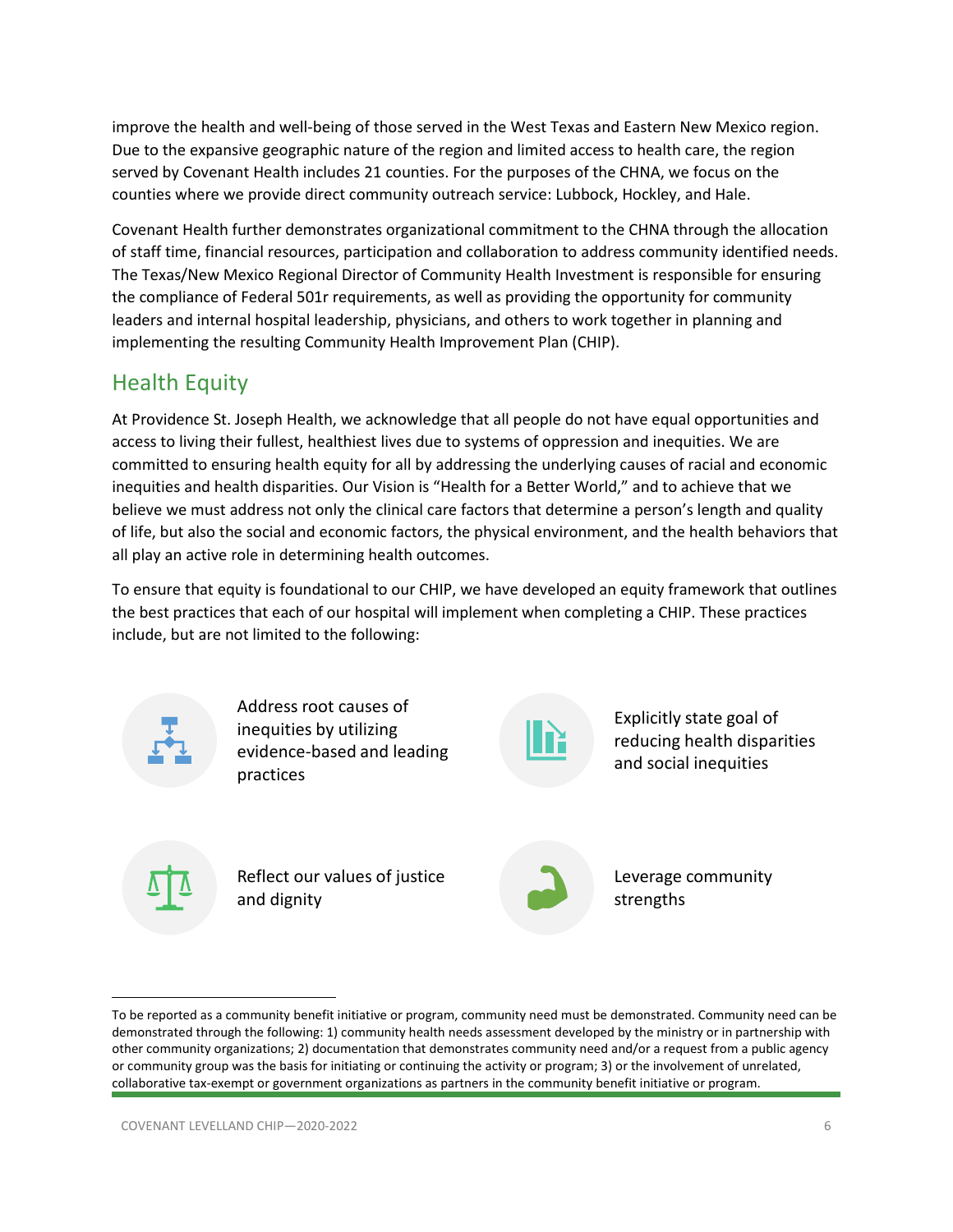# <span id="page-6-0"></span>OUR COMMUNITY

### <span id="page-6-1"></span>Description of Community Served

Covenant Health provides West Texas and Eastern New Mexico communities with access to advanced care and advanced caring. The CHNA service area, including Lubbock, Hockley, and Hale Counties, is home to approximately 379,000 people.

The service area for Covenant Medical Center, Covenant Children's Hospital, Covenant Specialty Hospital, and Grace Hospital is the entirety of Lubbock County. Covenant Levelland serves Hockley County, and Covenant Plainview serves Hale County. Due to the level of care provided at these six hospitals, Covenant hospitals see patients from surrounding counties, although for the purposes of this CHIP, the total service areas will include Lubbock, Hockley, and Hale Counties. Surrounding counties outside of the CHNA service area where patients may live include the following: Castro, Swisher, Baily, Cochran, Yoakum, Gaines, Dawson, Scurry, Lamb, Terry, Lynn, Garza, Crosby, and Floyd Counties in Texas, as well as Curry, Roosevelt, Lea, and Eddy in New Mexico.

The red portions of the map below are considered "high need" census tracts, and the green portions are the broader service area. Together, these areas make up the hospitals' service areas.



#### *Figure 1. Covenant Health Service Area*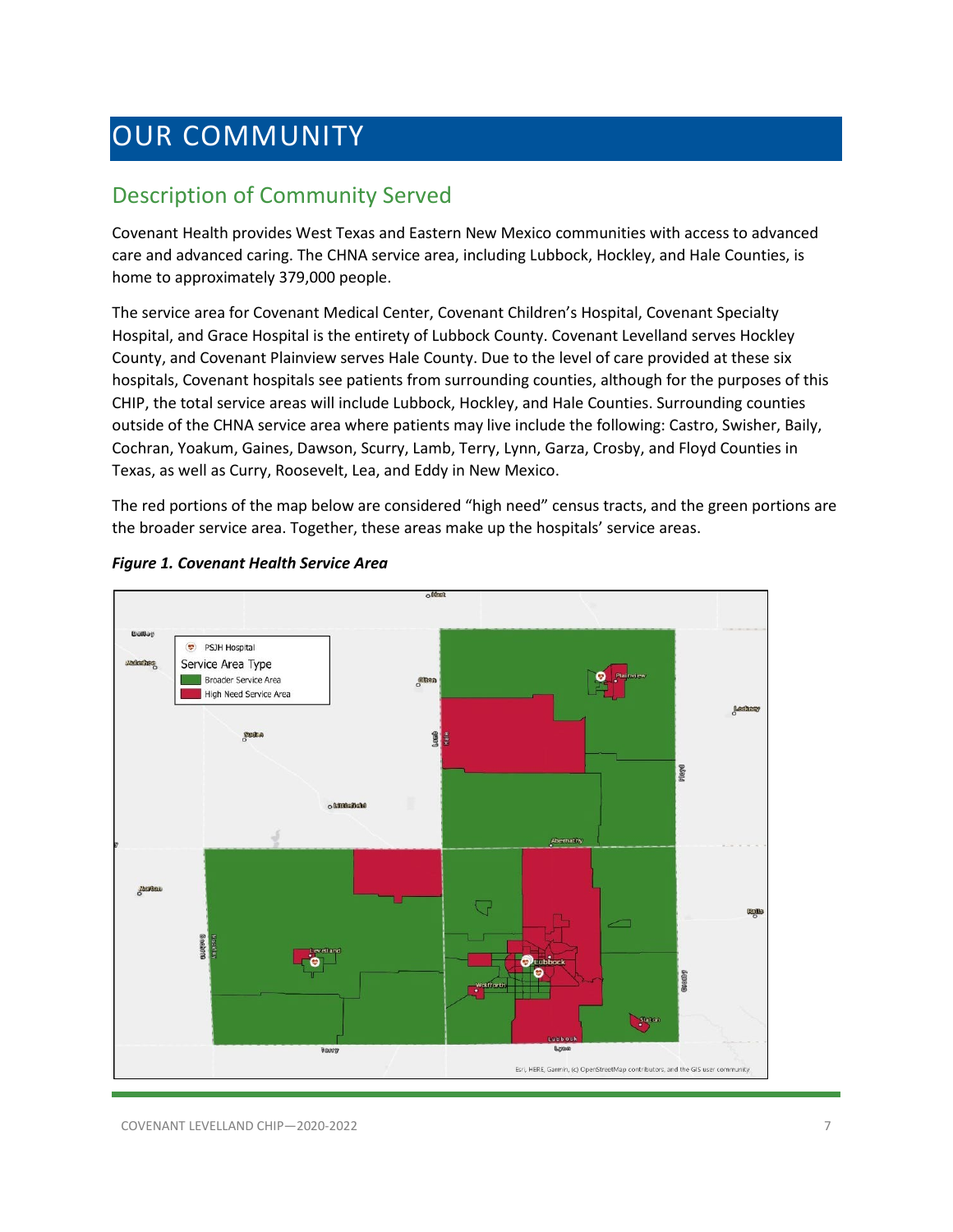The high need service area is defined by lower life expectancy at birth, lower high school graduation rates, and more households at or below 200% FPL compared to census tracts across the County. For reference, 200% FPL is equivalent to an annual household income of \$51,500 or less for a family of 4. Additional detail is availabl[e online.](https://psjh.maps.arcgis.com/apps/opsdashboard/index.html#/3213ef87f2dd420a9d0f78aaab2f5984)

### <span id="page-7-0"></span>Community Demographics

### POPULATION AND AGE DEMOGRAPHICS

For the most part, the age distribution for age groups 85+ and under 5 years are roughly proportional across the broader service area, high need service area, and three counties. While the broader and high need service areas are roughly proportional, Hale County has a slightly greater proportion of people under 18 years. People between 18 and 34 are substantially more likely to live in a high need area, likely young families and those in and around college towns. Those ages 35 to 84 are less likely to live in a high need area. The population of Lubbock County is approximately 5 times that of Hale and Hockley Counties combined.

### RACE AND ETHNICITY

The Hispanic population is over-represented in the high need communities, representing nearly 50% of the population in those areas compared to 31% in the broader service area. Those who identify as white are less likely to live in high need communities, while those who identify as "other" race population and as Black are more likely to live in the high need communities. While the Black population makes up nearly 4% of the broader service area, they make up almost 11% of the high need service area. Approximately 60% of the population in Hale County identifies as Hispanic, as do nearly 50% of the population of Hockley County.

### SOCIOECONOMIC INDICATORS

| Indicator                                                                                                                                                                                   | <b>Broader</b><br><b>Service</b><br>Area | <b>High Need</b><br><b>Service</b><br>Area | <b>Lubbock</b><br>County | Hale<br>County | Hockley<br>County | <b>Texas</b> |
|---------------------------------------------------------------------------------------------------------------------------------------------------------------------------------------------|------------------------------------------|--------------------------------------------|--------------------------|----------------|-------------------|--------------|
| <b>Median Income</b><br>Data Source: American<br><b>Community Survey</b><br>Year: 2019                                                                                                      | \$61,442                                 | \$33,173                                   | \$48,826                 | \$44,794       | \$49,265          | \$59,676     |
| <b>Percent of Renter</b><br><b>Households with Severe</b><br><b>Housing Cost Burden</b><br>Data Source: American<br><b>Community Survey</b><br>Year: Estimates based on<br>2013 - 2017 data | 21.5%                                    | 30.0%                                      | 27.2%                    | 17.7%          | 11.9%             | 21.1%        |

#### *Table 1. Socioeconomic Indicators for Covenant Health Service Area*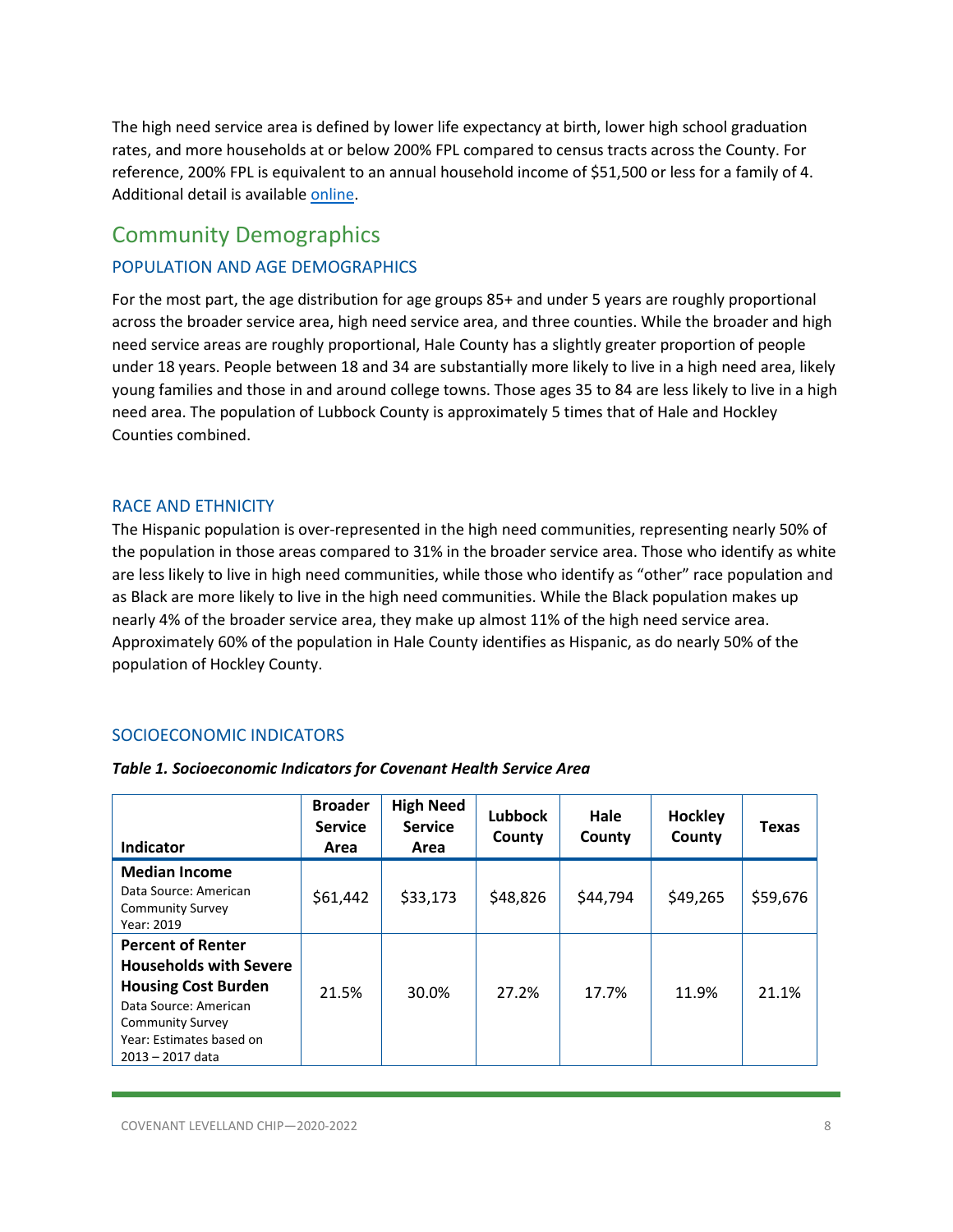| Indicator                    | <b>Broader</b><br><b>Service</b><br>Area | <b>High Need</b><br><b>Service</b><br>Area | <b>Lubbock</b><br>County | Hale<br>County | Hockley<br>County | <b>Texas</b> |
|------------------------------|------------------------------------------|--------------------------------------------|--------------------------|----------------|-------------------|--------------|
| <b>Percent of Population</b> |                                          |                                            |                          |                |                   |              |
| <b>Below 200%</b>            |                                          |                                            |                          |                |                   |              |
| <b>Federal Poverty Level</b> | 28.3%                                    | 55.1%                                      | 39.4%                    | 44.3%          | 40.2%             | 36.2%        |
| Data Source: American        |                                          |                                            |                          |                |                   |              |
| <b>Community Survey</b>      |                                          |                                            |                          |                |                   |              |
| Year: 2019                   |                                          |                                            |                          |                |                   |              |

The median income for the high need service area is lower than that of all three counties and the state of Texas. It is also about half the median income of the broader service area. Census tracts with the lowest median households incomes are found near Covenant Medical Center, Grace Medical Center and Covenant Health Plainview.

Severe housing cost burden is defined as households that are spending 50% or more of their income on housing costs. The high need service area has a higher percentage of renter households with severe housing cost burden than each of the counties in the total service area and the state of Texas. Lubbock County has the highest percentage of households that are severely housing cost burden when compared to Hale and Hockley Counties. Census tracts around Covenant Medical Center and Grace Medical Center have the highest percentage of households that are severely housing cost burdened in the service area.

In 2019, 200% of the Federal Poverty Guideline represents an annual household income of \$51,500 or less for family of 4. The high need service area has a substantially larger proportion of population living below 200% FPL, 55%, compared to Lubbock County (40%), Hale County (44%), and Hockley County (40%). The gap is even wider between the high need service area, 55%, and the broader service area, 28%, when comparing percent of population living below 200% FPL. Census tracts with the highest percent of population below 200% FPL are found in the area surrounding Covenant Hospitals.

**Full demographic and socioeconomic information for the service area can be found in th[e 2019 CHNA](https://www.providence.org/-/media/Project/psjh/providence/socal/Files/about/community-benefit/reports/2019chna-covenantlevelland.pdf?la=en&hash=CE8A4AF1254E23B7378C9FA3161B7B9E)  [for Covenant Health Levelland.](https://www.providence.org/-/media/Project/psjh/providence/socal/Files/about/community-benefit/reports/2019chna-covenantlevelland.pdf?la=en&hash=CE8A4AF1254E23B7378C9FA3161B7B9E)**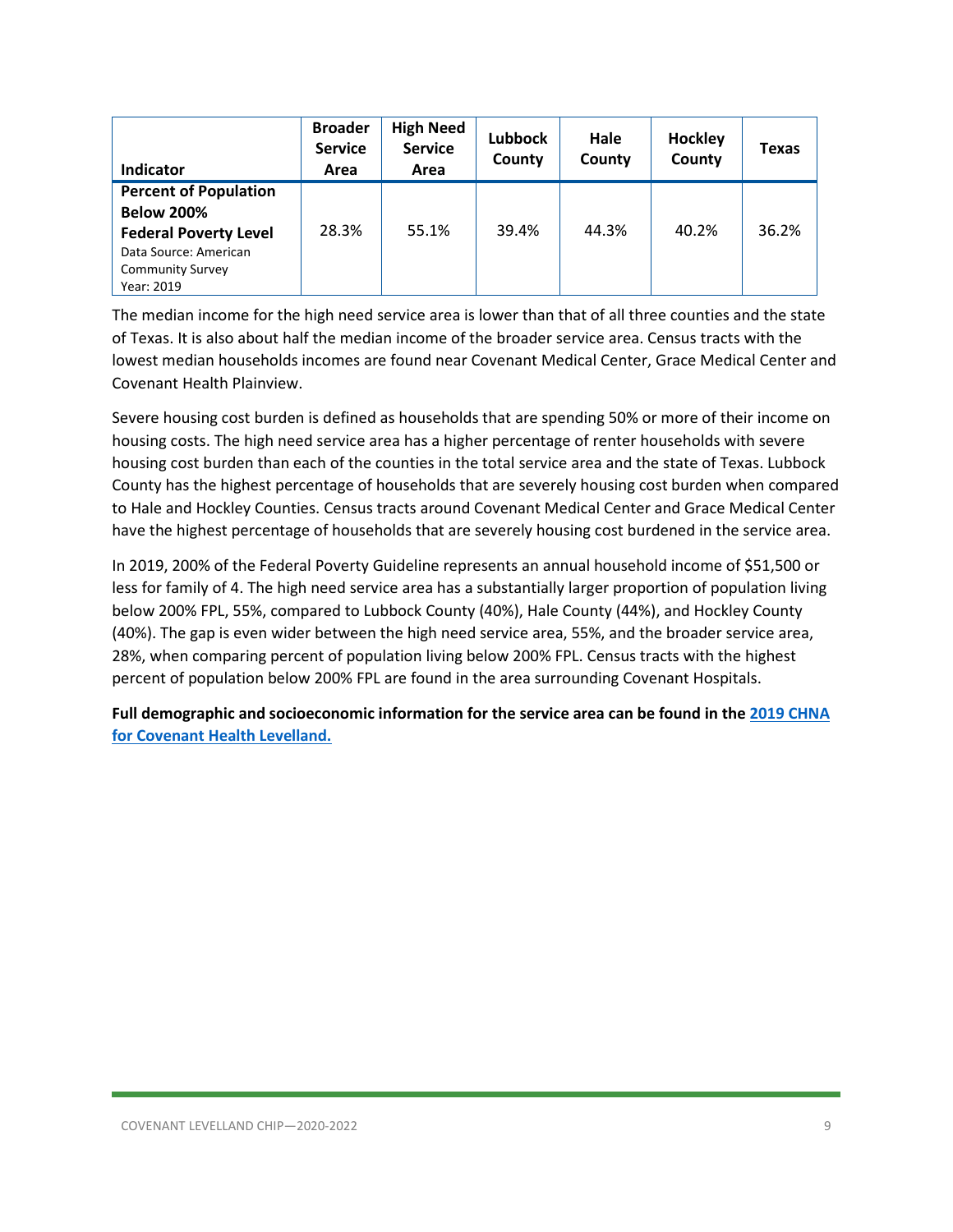# <span id="page-9-0"></span>COMMUNITY NEEDS AND ASSETS ASSESSMENT PROCESS AND RESULTS

### <span id="page-9-1"></span>Significant Community Health Needs Prioritized

Ranked significant health needs identified through the Community Health Needs Assessment process:

### PRIORITY 1: MENTAL AND BEHAVIORAL HEALTH

Mental and behavioral health treatment, intervention and prevention services for the community, including related issues such as substance use

### PRIORITY 2: ACCESS TO HEALTH SERVICES

Access to health services including but not limited to prevention, mental health, oral health, prescription assistance, health/community navigation, transportation and health education/prevention services

### PRIORITY 3: HOUSING INSECURITY/HOMELESSNESS

Safe, affordable, stable housing and permanent supportive housing solutions for people experiencing chronic homelessness

### PRIORITY 4: FOOD INSECURITY AND NUTRITION

Access to healthy food, nutrition education, and healthy lifestyle support

### <span id="page-9-2"></span>Needs Beyond the Hospital's Service Program

No hospital facility can address all the health needs present in its community. We are committed to continuing our Mission through providing Wellness and Prevention Community Grants and sponsorships/donations to non-profits addressing identified needs.

The following community health needs identified in the ministry CHNA will not be address and an explanation is provided below:

• Economic insecurity, access to community resources, workforce issues, and transportation

These needs will be indirectly addressed through outreach efforts and internal programming; however, Covenant Health did not select these as priority focus areas. Covenant Health works closely with community non-profits, agencies and organizations that provide more direct outreach and have the resources and expertise to lead initiatives to address these needs.

In addition, Covenant Health will collaborate with CASA of the South Plains, Catholic Charities, The Dream Center, The YWCA, South Plains Community Action, local FQHCs and other local non-profits that address the aforementioned community needs to coordinate care and referrals to address these unmet needs.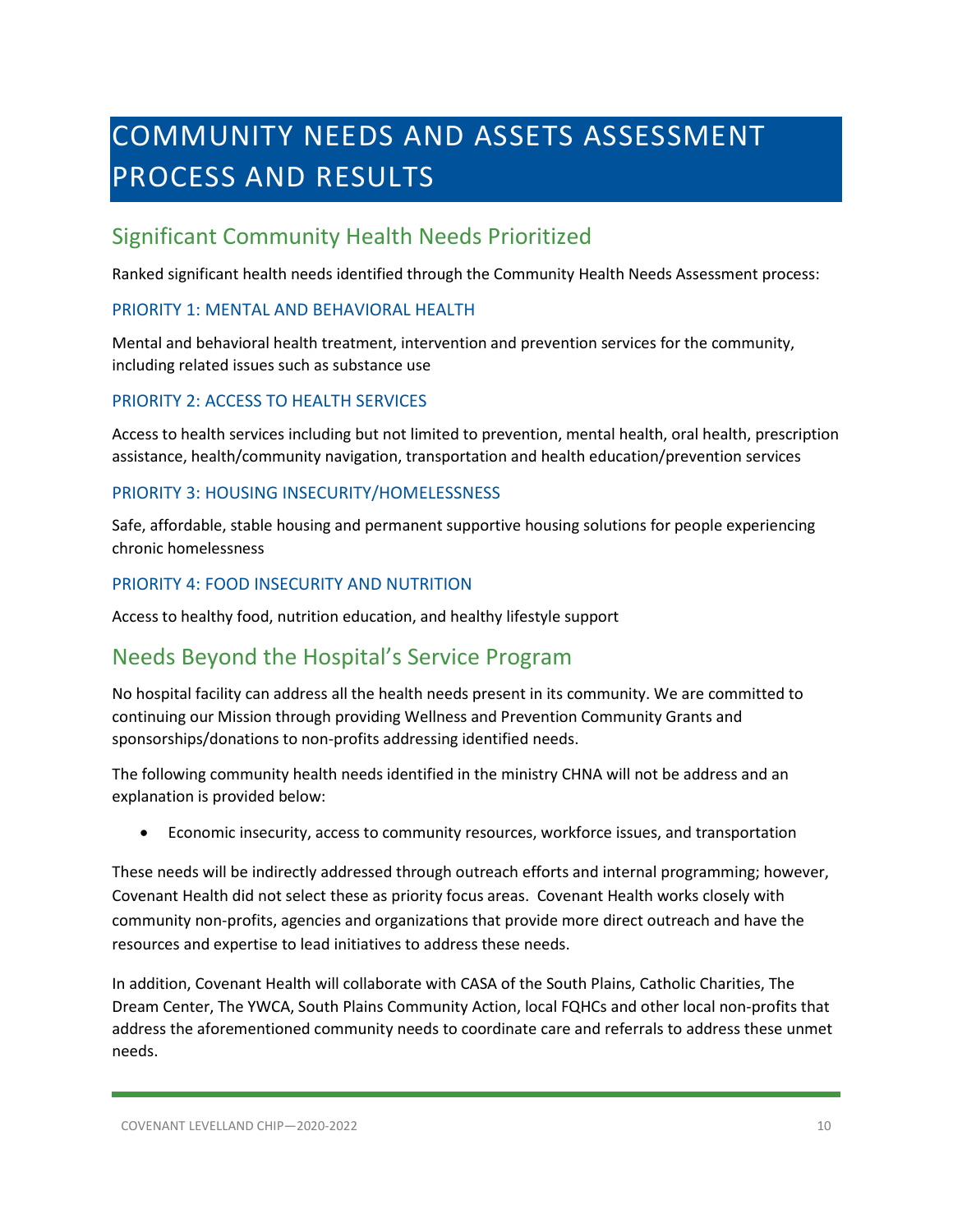# <span id="page-10-0"></span>Community Health Improvement Plan

### <span id="page-10-1"></span>Summary of Community Health Improvement Planning Process

Covenant Health engaged our community in the Community Health Needs Assessment process through stakeholder listening sessions and community surveys. Those data were used to set priorities and guide the Community Health Improvement Plan (CHIP). Due to overlapping service areas, close geographic proximity to one another, and shared community-outreach programs, the Covenant Health hospitals collaborated to develop a regional approach to the 2020-2022 CHIP. While there are some differences in select strategies and community partners, Covenant Medical Center, Covenant Children's, Grace Medical Center, Covenant Specialty Hospital, Covenant Health Plainview, and Covenant Health Levelland share many of the same CHIP strategies, which will allow for more effectively leveraging investments in the region to meet community needs. The Covenant Health Community Benefit Committee for Lubbock hospitals and the Covenant Health Levelland and Plainview boards reviewed and approved the Community Health Improvement Plan.

The 2020-2022 CHIP process was disrupted by the SARS-CoV-2 virus and COVID-19, which has impacted all of our communities. While we have focused on crisis response, it has required a significant redirection of resources and reduced community engagement in the CHIP process.

This CHIP is currently designed to address the needs identified and prioritized through the 2019 CHNA, though COVID-19 will have substantial impacts on our community needs. These impacts are likely to exacerbate some of the needs identified, and cause others to rise in level of priority. While this is a dynamic situation, we recognize the greatest needs of our community will change in the coming months, and it is important that we adapt our efforts to respond accordingly. This CHIP will be updated in 2021 to better document the impact of and our response to COVID-19 in our community. We are committed to supporting, strengthening, and serving our community in ways that align with our Mission, engage our expertise, and leverage our Community Benefit dollars in the most impactful ways.

Covenant Health anticipates that implementation strategies may change and therefore, a flexible approach is best suited for the development of its response to the CHNA. For example, certain community health needs may become more pronounced and require changes to the initiatives identified by Covenant Health in the enclosed CHIP.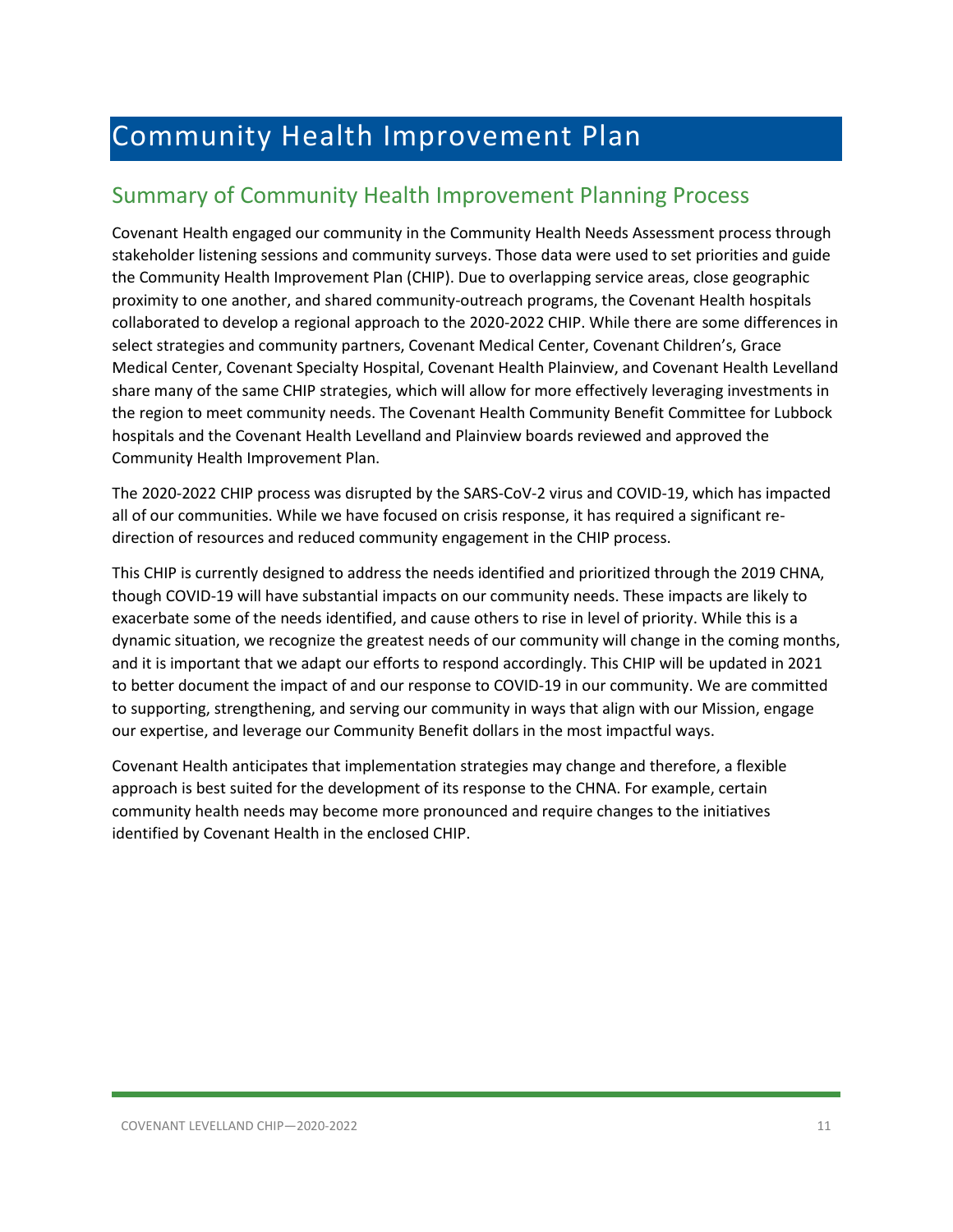## <span id="page-11-0"></span>Addressing the Needs of the Community: 2020- 2022 Key Community Benefit Initiatives and Evaluation Plan

### PRIORITY #1: MENTAL AND BEHAVIORAL HEALTH

### *Community Need Addressed*

Addressing mental health prevention and intervention, including substance use disorders

*Goal*

Expand access to mental and behavioral health services within the service area

### *Table 2. Strategies for Addressing Mental and Behavioral Health*

| <b>Strategy</b> |                                                                                                                                                                                                                                                      | <b>Target Population</b>                                                                                                   |  |
|-----------------|------------------------------------------------------------------------------------------------------------------------------------------------------------------------------------------------------------------------------------------------------|----------------------------------------------------------------------------------------------------------------------------|--|
| 1.              | Provide on-site mental health or tele-counseling<br>services for the Covenant Levelland service area through<br>partnering with Texas Tech University's Licensed<br>Professional Counselor (LPC) Internship Program                                  | Adults with low incomes and those<br>who are uninsured in the Levelland<br>service area                                    |  |
| 2.              | Expand anti-stigma, multi-media Work2BeWell<br><b>Campaign into Levelland service area by working with</b><br>the Levelland Independent School District                                                                                              | All communities within the service<br>area; focused content on youth and<br>teens in Lubbock, Hale and Hockley<br>Counties |  |
| 3.              | <b>Continue to expand the Covenant Community</b><br><b>Counseling Center to provide tele-counseling services</b><br>for the Levelland service area                                                                                                   | Primarily adults with low incomes                                                                                          |  |
| 4.              | <b>Continue to partner with the South Plains Community</b><br>Action Association (SPCAA) to expand early access to<br>mental health services for children in Head Start<br>programs                                                                  | Children ages 3 to 5 years receiving<br>services through SPCAA                                                             |  |
| 5.              | Fund community partners engaging in mental health<br>expansion work and continue to participate in the West<br>Texas Mental Health Partnership Committee to advance<br>collaborative approaches to expanding mental health<br>services in our region | All communities within service area                                                                                        |  |

### *Planned Collaboration Partners*

Texas Tech University, South Plains Community Action Association, Levelland Independent School District, South Plains College, National Alliance on Mental Illness (NAMI), Catholic Charities, and Star Care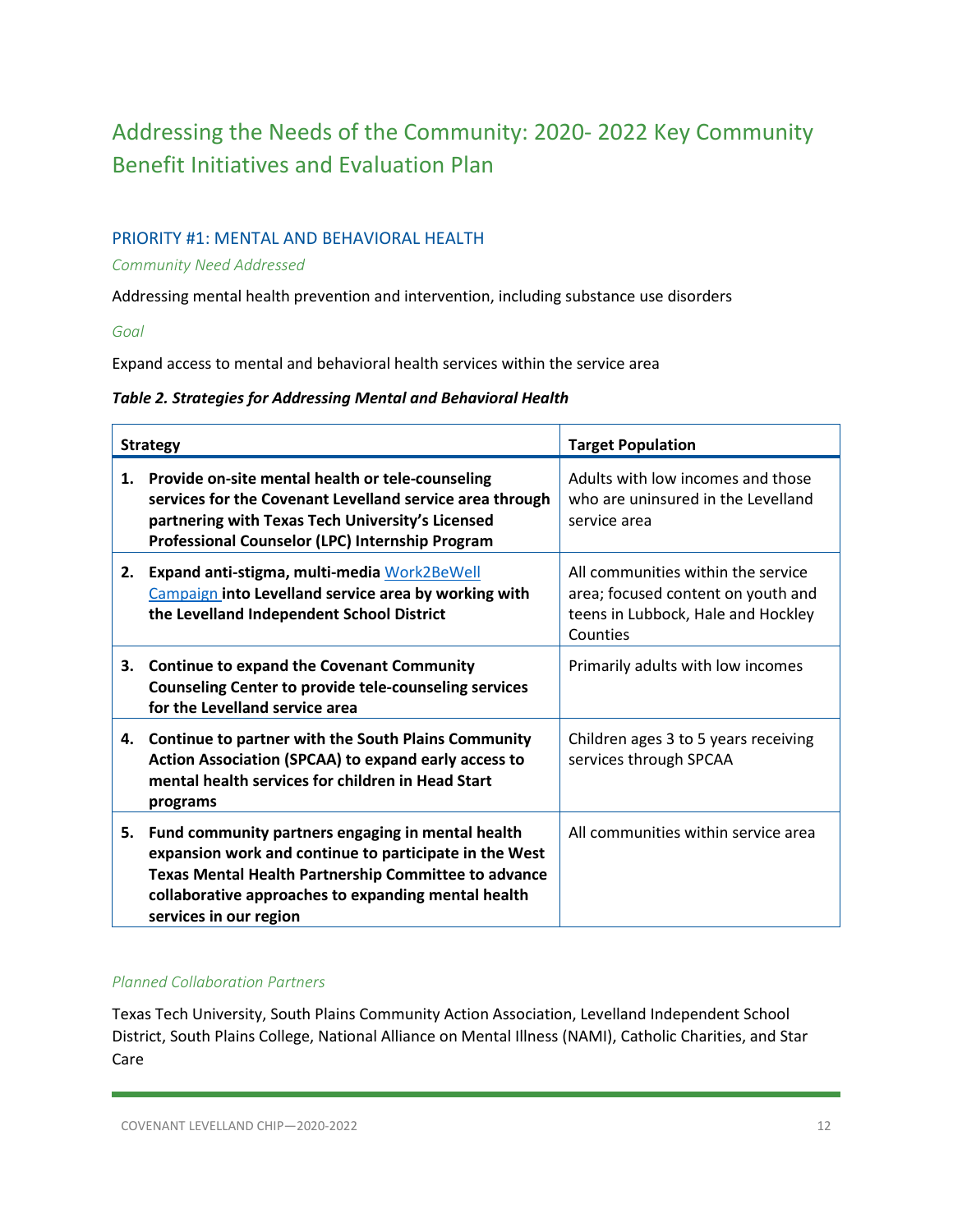### *Resource Commitment*

Covenant Health has a dedicated Community Counseling Center with five full-time LPCs; Covenant Health also dedicates funding through the Wellness and Prevention Grant Program to fund community investments into mental health and other priority needs.

### PRIORITY #2: ACCESS TO HEALTH SERVICES

#### *Community Need Addressed*

Access to health services including but not limited to prevention, mental health, oral health, prescription assistance, health/community navigation, transportation and health education/prevention services

### *Goal*

Expand access to healthcare and healthcare related services with emphasis on population with low incomes and experiencing vulnerability

| Table 3. Strategies for Addressing Access to Health Services |  |  |  |
|--------------------------------------------------------------|--|--|--|
|--------------------------------------------------------------|--|--|--|

|    | <b>Strategy</b>                                                                                                                                                                                                           | <b>Target Population</b>                                                                                                                                           |
|----|---------------------------------------------------------------------------------------------------------------------------------------------------------------------------------------------------------------------------|--------------------------------------------------------------------------------------------------------------------------------------------------------------------|
| 1. | Continue to expand access to Covenant community<br>outreach programs including dental services, counseling,<br>low-income community navigation, and health education                                                      | People with low incomes and those<br>uninsured in the service area of all<br>Covenant Health hospitals                                                             |
| 2. | Utilize navigation and health education programs to<br>provide education to persons with chronic diseases and<br>connect them to community resources                                                                      | People with low incomes and<br>experiencing vulnerability,<br>particularly those with chronic<br>diseases, in the service area of all<br>Covenant Health hospitals |
| З. | Utilize navigation and health education programs to assist<br>persons with low incomes and those who are uninsured<br>with establishing a primary care provider and assisting<br>them with resource applications          | People with low incomes and<br>experiencing vulnerability,<br>particularly those who are<br>uninsured, in the service area of all<br>Covenant Health hospitals     |
|    | 4. Provide financial and in-kind support to increase access to<br>care and address social determinants of health. Support<br>will be provided to local community clinics, non-profits<br>and FQHCs dedicated to this work | People with low incomes and<br>experiencing vulnerability in the<br>service area of all Covenant Health<br>hospitals                                               |

*Planned Collaboration Partners*

South Plains Rural Health Services, South Plains Food Bank, Catholic Charites, and South Plains Community Action Association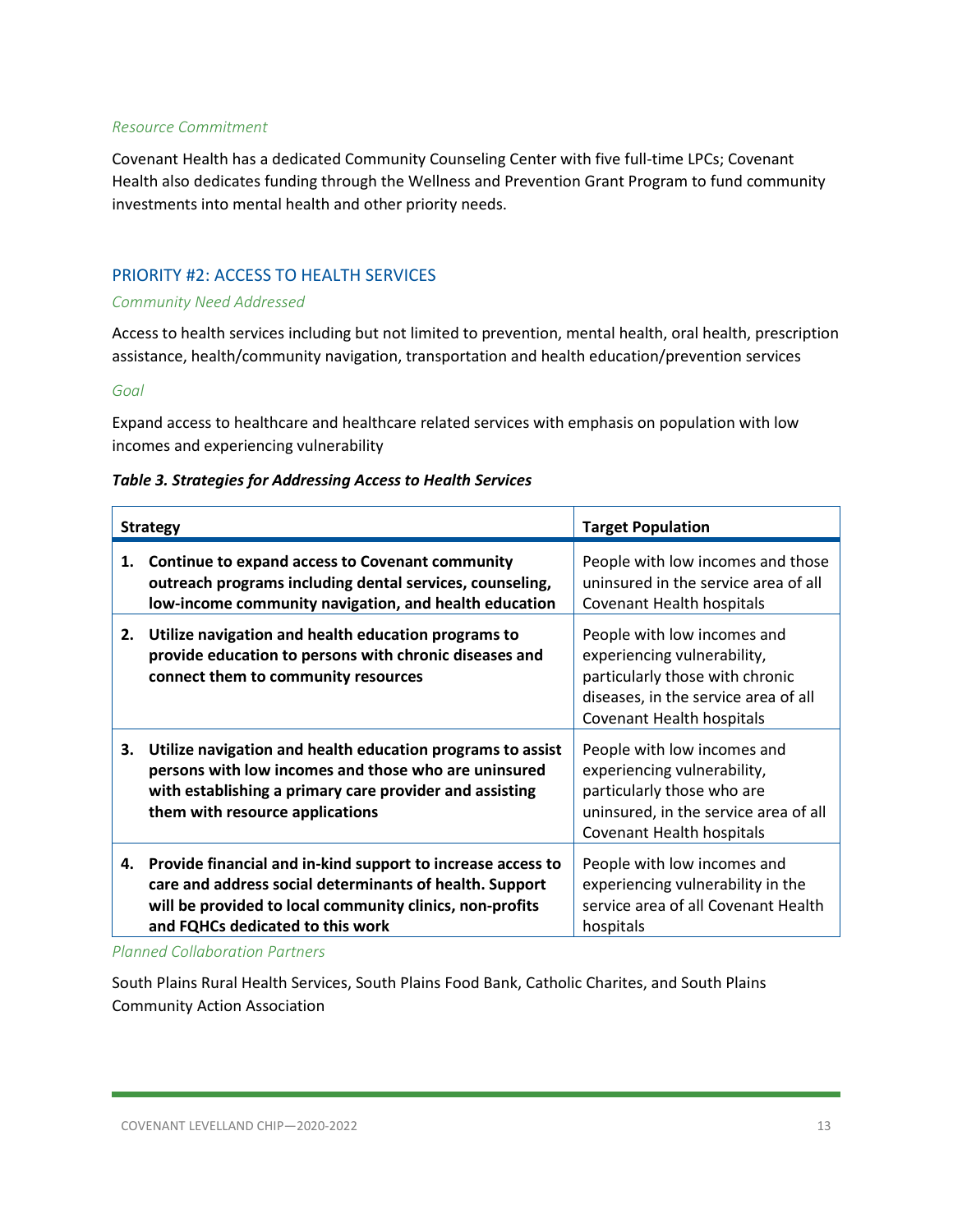### *Resource Commitment*

Covenant Health has dedicated programs to increase access to services including the following: Low-Income Community Navigation Program, Community Health Education Program, Outreach Dental Clinics, and Community Counseling Clinics. Covenant Health also dedicates funding through the Wellness and Prevention Grant Program to fund community investments focused on expanding access and other priority needs.

### PRIORITY #3: HOMELESSNESS AND HOUSING INSTABILITY

### *Community Need Addressed*

Safe, affordable, stable housing and permanent supportive housing solutions for people experiencing chronic homelessness

### *Goal*

Reduce barriers to achieving and maintaining good health for community members experiencing vulnerability by addressing social determinants of health, such as housing, while also focusing on food insecurity, access to preventative care, and resource assistance.

### *Table 4. Strategies for Addressing Homelessness and Housing Instability*

| <b>Strategy</b> |                                                                                                                                                    | <b>Target Population</b>                                                                                                                 |
|-----------------|----------------------------------------------------------------------------------------------------------------------------------------------------|------------------------------------------------------------------------------------------------------------------------------------------|
| 1.              | Provide funding and land feasibility study to<br><b>Open Door for Housing First permanent</b><br>supportive housing expansion                      | People with low incomes and experiencing<br>homelessness and housing instability in the<br>service area of all Covenant Health hospitals |
| 2.              | Screen for housing insecurity in all Covenant<br><b>Health outreach programs</b>                                                                   | People with low incomes and experiencing<br>housing instability in the service area of all<br><b>Covenant Health hospitals</b>           |
| 3.              | <b>Engage work with Community Solutions Built for</b><br><b>Zero Program</b>                                                                       | People experiencing homelessness and<br>housing instability in the service area of all<br><b>Covenant Health hospitals</b>               |
| 4.              | Complete community asset mapping related to<br>housing and food insecurity in the Covenant<br>Levelland service area                               | People experiencing homelessness, housing<br>instability, and/or food insecurity in the<br>service area of all Covenant Health hospitals |
| 5.              | <b>Expand wraparound support services to Open</b><br>Door permanent supportive housing residents                                                   | Adult permanent residents at Open Door<br>Supportive Housing exiting chronic<br>homelessness                                             |
| 6.              | <b>Explore funding and support opportunities for</b><br>local agencies working on housing related needs<br>for the Covenant Levelland Service Area | People experiencing homelessness and<br>housing instability in the service area of<br>Covenant Levelland                                 |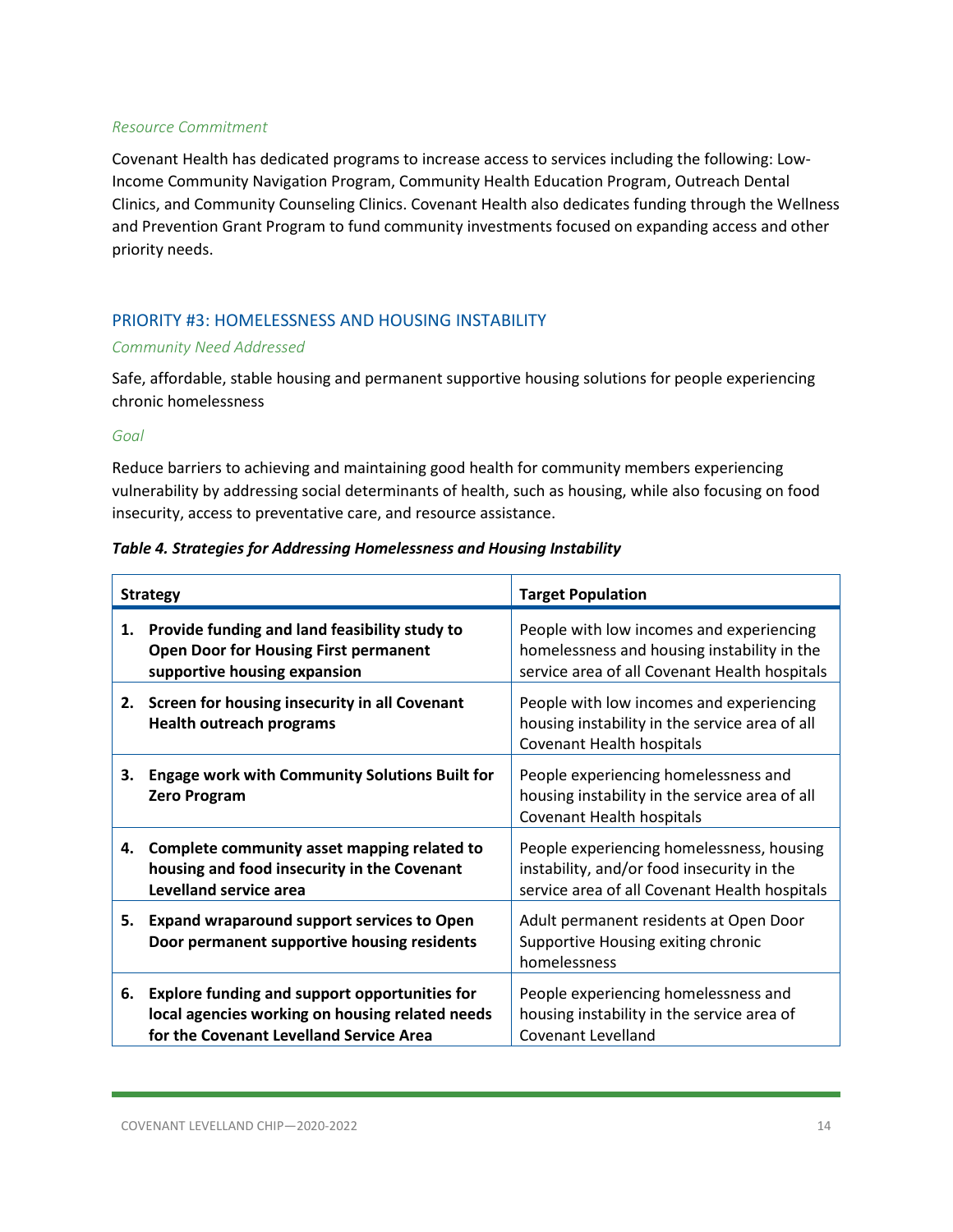### *Planned Collaboration Partners*

Texas Homeless Network, Open Door, Salvation Army, Family Promise, South Plains Community Action Association, Texas Tech University, South Plains Rural Health Services, local public school districts and foster care agencies.

#### *Resource Commitment*

Covenant Health has both a dedicated Low-Income Community Navigation Program and a Community Health Education Program which work to address housing and homelessness; Covenant Health also dedicates funding through the Wellness and Prevention Grant Program to fund community investments focused on housing, homelessness, and other related social determinants of health.

### PRIORITY #4: FOOD INSECURITY AND NUTRITION

### *Community Need Addressed*

Access to healthy food, nutrition education, and healthy lifestyle support

### *Goal*

Reduce barriers to achieving and maintaining good health for community members experiencing vulnerabilities by addressing food insecurity and nutrition issues.

### *Table 5. Strategies for Addressing Food Insecurity and Nutrition*

|    | <b>Strategy</b>                                                                                                                                                                                                               | <b>Target Population</b>                                                                                                                                                            |
|----|-------------------------------------------------------------------------------------------------------------------------------------------------------------------------------------------------------------------------------|-------------------------------------------------------------------------------------------------------------------------------------------------------------------------------------|
| 1. | Provide health education with emphasis on nutrition<br>through Covenant Health Education Program                                                                                                                              | People with low incomes and<br>experiencing vulnerability, with<br>special emphasis on those who are<br>food insecure, in the service area of<br><b>Covenant Levelland Hospital</b> |
| 2. | Screen for food insecurity in all Covenant Health outreach<br>programs and link community members to resources                                                                                                                | People with low incomes and<br>experiencing vulnerability, with<br>special emphasis on those who are<br>food insecure, in the service area of<br>all Covenant Health hospitals      |
| 3. | Provide financial and in-kind support to increase access to<br>food and address other social determinants of health.<br>Support will be provided to local community clinics, non-<br>profits and FQHCs dedicated to this work | People with low incomes and<br>experiencing vulnerability in the<br>service area of Covenant Levelland<br>Hospital                                                                  |
| 4. | Complete community asset mapping related to housing<br>and food insecurity for the Covenant Levelland service<br>area                                                                                                         | People experiencing food insecurity<br>and/or homelessness/housing<br>instability in the service area of<br><b>Covenant Levelland Hospital</b>                                      |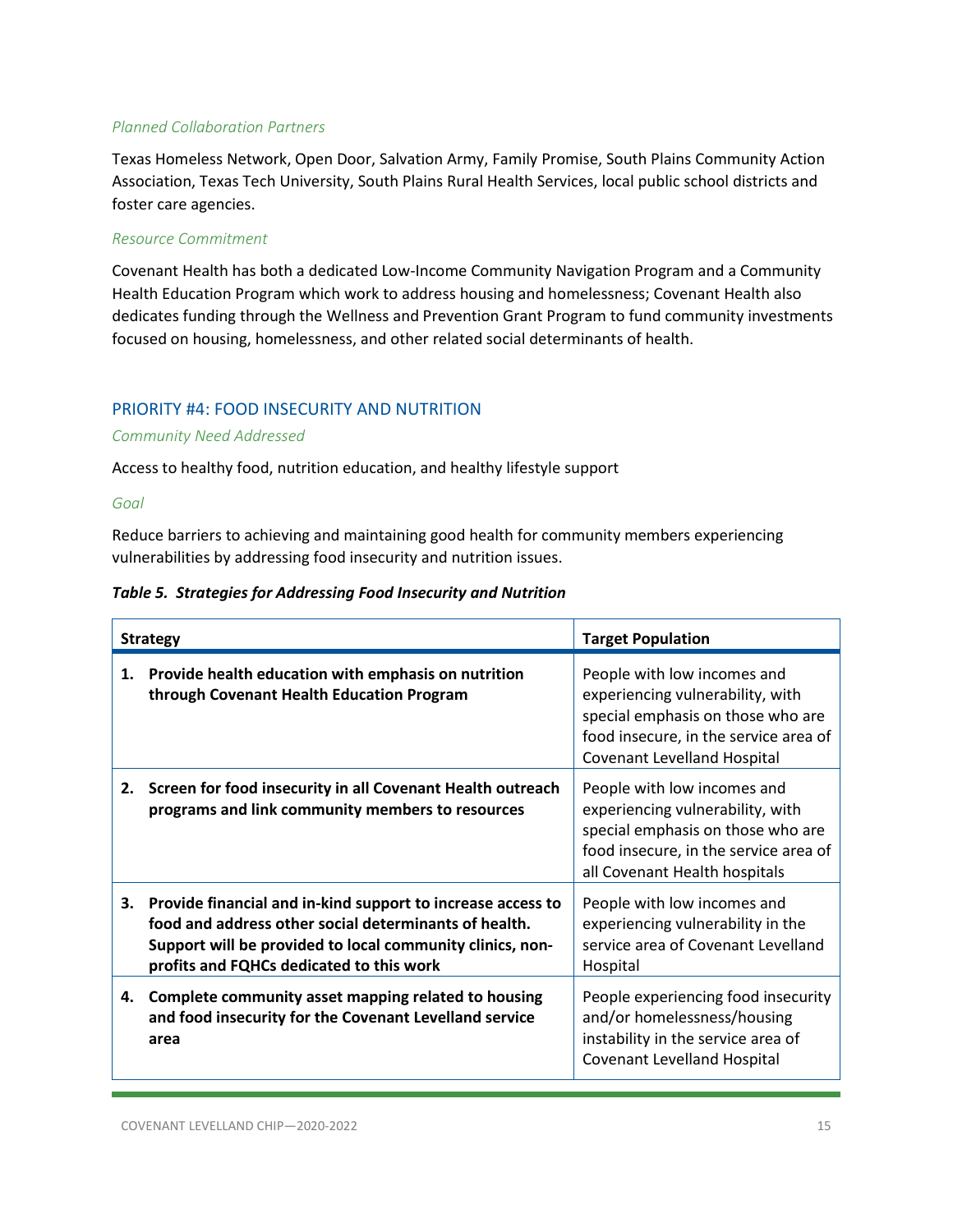### *Planned Collaboration Partners*

South Plains Rural Health Services, South Plains Food Bank, Catholic Charities, South Plains College, Levelland Independent School District, and South Plains Community Action Association

### *Resource Commitment*

Covenant Health has both a dedicated Low-Income Community Navigation Program and a Community Health Education Program which work to address housing and homelessness; Covenant Health also dedicates funding through the Wellness and Prevention Grant Program to fund community investments focused on housing, homelessness and other related social determinants of health.

### <span id="page-15-0"></span>Other Community Benefit Programs and Evaluation Plan

| <b>Initiative</b><br>(Community Need<br>Addressed) |                                                                | Program<br><b>Name</b>                                  | <b>Description</b>                                                                                                                                                                                                                                                                                                                          | <b>Target</b><br>Population                                                |
|----------------------------------------------------|----------------------------------------------------------------|---------------------------------------------------------|---------------------------------------------------------------------------------------------------------------------------------------------------------------------------------------------------------------------------------------------------------------------------------------------------------------------------------------------|----------------------------------------------------------------------------|
| 1.                                                 | Childhood<br><b>Obesity and</b><br><b>Wellness</b>             | Go Noodle                                               | Engage elementary school students by<br>increasing movement during the day<br>using Go Noodle.                                                                                                                                                                                                                                              | Both people with<br>low incomes and<br>the broader<br>community            |
|                                                    | 2. At-Risk Youth,<br><b>Mental Health,</b><br><b>Education</b> | Community<br>Advocacy<br>Program for<br><b>Students</b> | Direct student intervention to youth-at-<br>risk utilizing a comprehensive wellness<br>approach. The advocate and student<br>work together to help the student<br>navigate various transitions in order to<br>reach their full potential.                                                                                                   | Families with low<br>incomes and at-<br>risk youth                         |
| 3.                                                 | <b>Mental Health</b>                                           | Lubbock ISD<br>Keep<br>Empowering<br>Youth<br>Program   | The Lubbock ISD Keep Empowering Youth<br>program provides meaningful and<br>effective social emotional learning using<br>an integrated approach to support<br>students and their families. This program<br>focuses on prevention, builds social<br>emotional competencies and provides<br>mental health support.                            | At-risk youth                                                              |
| 4.                                                 | <b>All Identified</b><br><b>Needs in CHNA</b>                  | Wellness and<br>Prevention<br>Grant<br>Program          | The Covenant Wellness and Prevention<br>Grant Program seeks to promote the<br>health and well-being of individuals and<br>families with low incomes in communities<br>within our service area. Grant funding is<br>allocated annually to community partners<br>to further address community needs<br>identified in Covenant Health's CHNAs. | Individuals and<br>families with low<br>incomes within<br>the service area |

### *Table 6. Other Community Benefit Programs in Response to Community Needs*